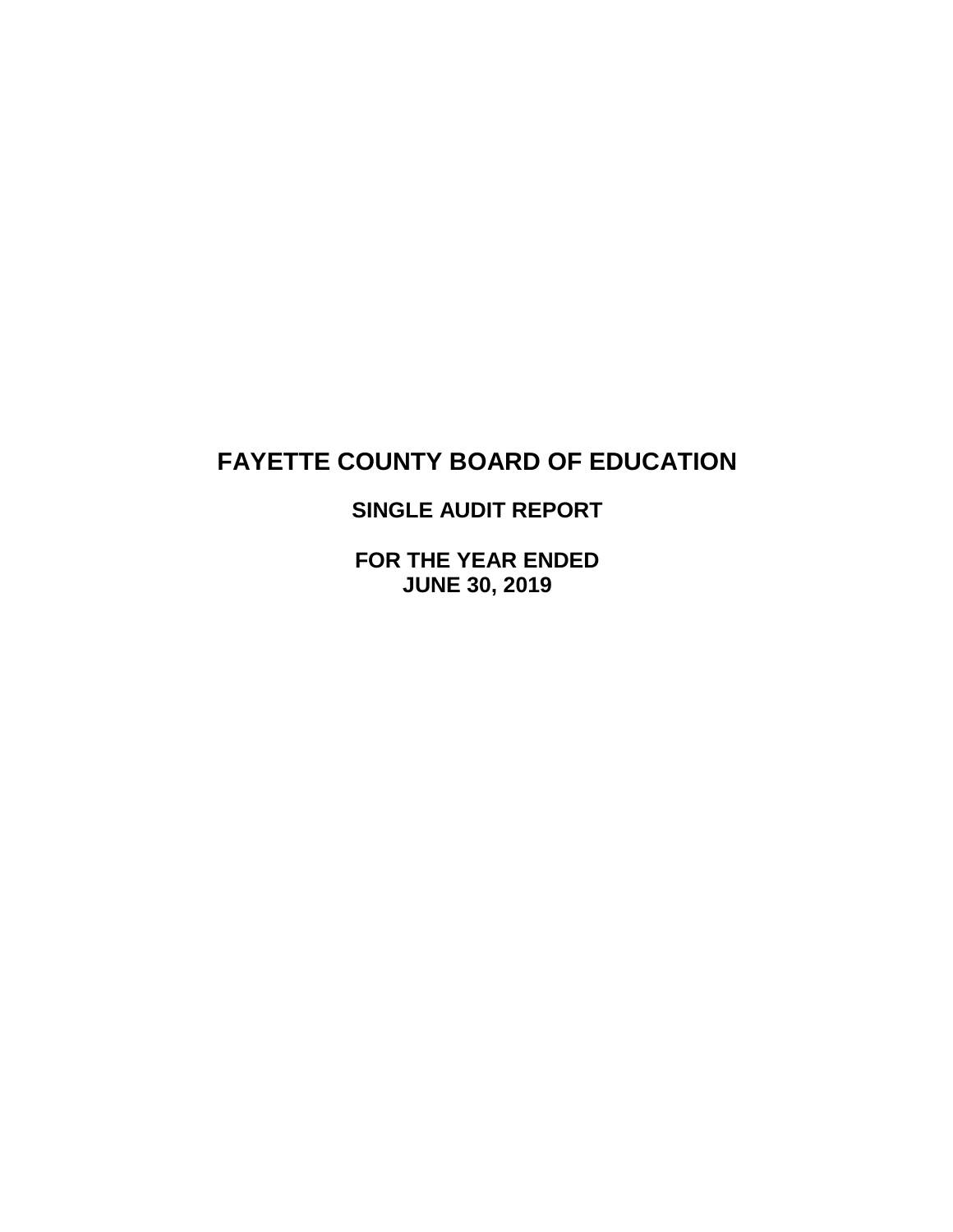## **SINGLE AUDIT REPORT FOR THE YEAR ENDED JUNE 30, 2019**

## **TABLE OF CONTENTS**

**Page**

| Independent Auditor's Report on Internal Control Over Financial |  |
|-----------------------------------------------------------------|--|
| Reporting and on Compliance and Other Matters Based             |  |
| on an Audit of Financial Statements Performed in                |  |
|                                                                 |  |
| Independent Auditor's Report on Compliance for Each Major       |  |
| Federal Program; Report on Internal Control Over Compliance;    |  |
| and Report on the Schedule of Expenditures of                   |  |
|                                                                 |  |
|                                                                 |  |
|                                                                 |  |
|                                                                 |  |
|                                                                 |  |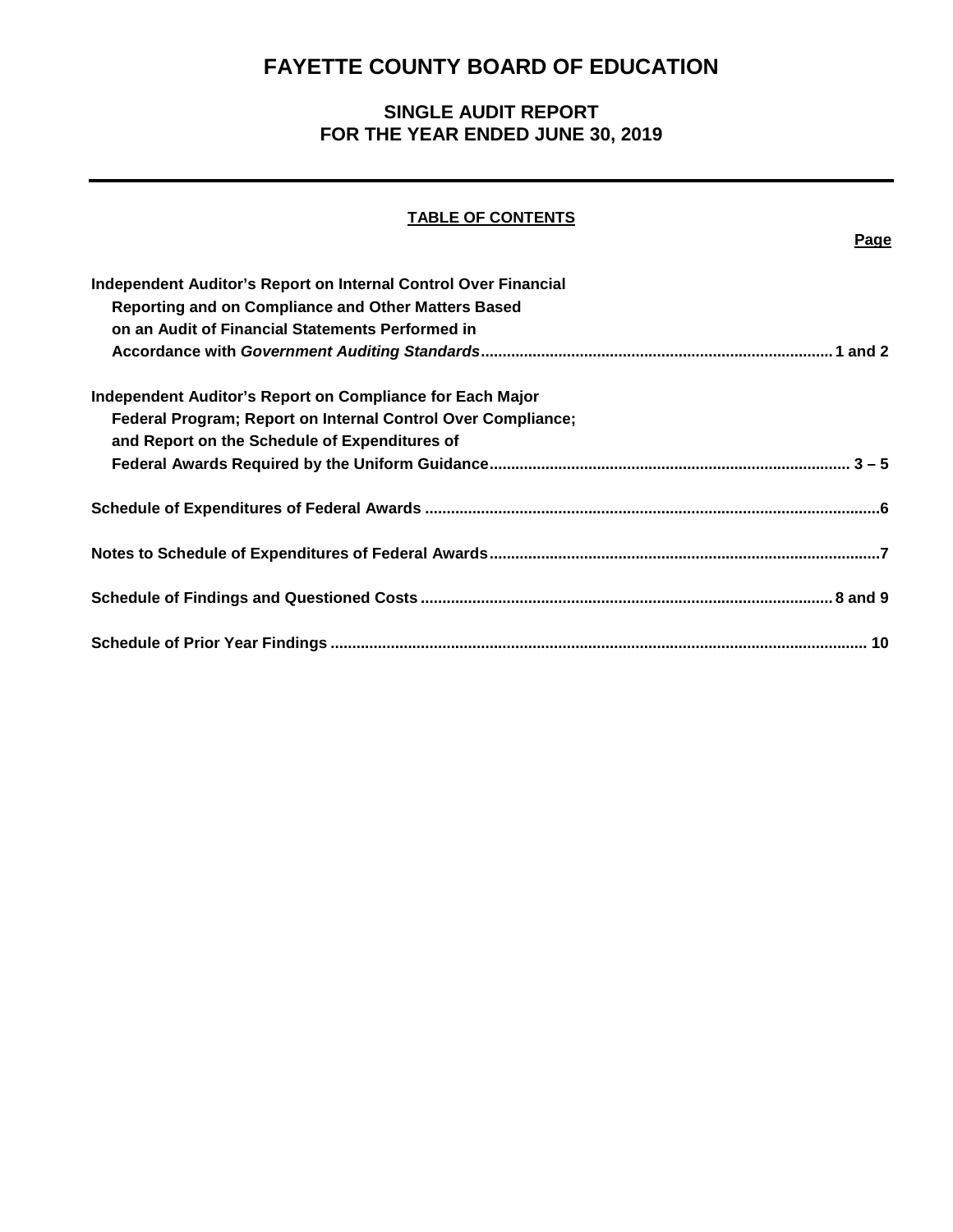

## **INDEPENDENT AUDITOR'S REPORT ON INTERNAL CONTROL OVER FINANCIAL REPORTING AND ON COMPLIANCE AND OTHER MATTERS BASED ON AN AUDIT OF FINANCIAL STATEMENTS PERFORMED IN ACCORDANCE WITH** *GOVERNMENT AUDITING STANDARDS*

**Superintendent and Members of the Fayette County Board of Education Fayetteville, Georgia**

We have audited, in accordance with the auditing standards generally accepted in the United States of America and the standards applicable to financial audits contained in *Government Auditing Standards* issued by the Comptroller General of the United States, the financial statements of the governmental activities, each major fund, and the aggregate remaining fund information of the **Fayette County Board of Education** (the "School System") as of and for the year ended June 30, 2019, and the related notes to the financial statements, which collectively comprise the School System's basic financial statements, and have issued our report thereon dated December 19, 2019.

#### **Internal Control Over Financial Reporting**

In planning and performing our audit of the financial statements, we considered the School System's internal control over financial reporting (internal control) to determine the audit procedures that are appropriate in the circumstances for the purpose of expressing our opinions on the financial statements, but not for the purpose of expressing an opinion on the effectiveness of the School System's internal control. Accordingly, we do not express an opinion on the effectiveness of the School System's internal control.

A *deficiency in internal control* exists when the design or operation of a control does not allow management or employees, in the normal course of performing their assigned functions, to prevent, or detect and correct misstatements on a timely basis. A *material weakness* is a deficiency, or a combination of deficiencies, in internal control such that there is a reasonable possibility that a material misstatement of the entity's financial statements will not be prevented, or detected and corrected on a timely basis. A *significant deficiency* is a deficiency, or a combination of deficiencies in internal control that is less severe than a material weakness, yet important enough to merit attention by those charged with governance.

Our consideration of internal control was for the limited purpose described in the first paragraph of this section and was not designed to identify all deficiencies in internal control over financial reporting that might be material weaknesses, or significant deficiencies. Given these limitations, during our audit we did not identify any deficiencies in internal control that we consider to be material weaknesses. However, material weaknesses may exist that have not been identified.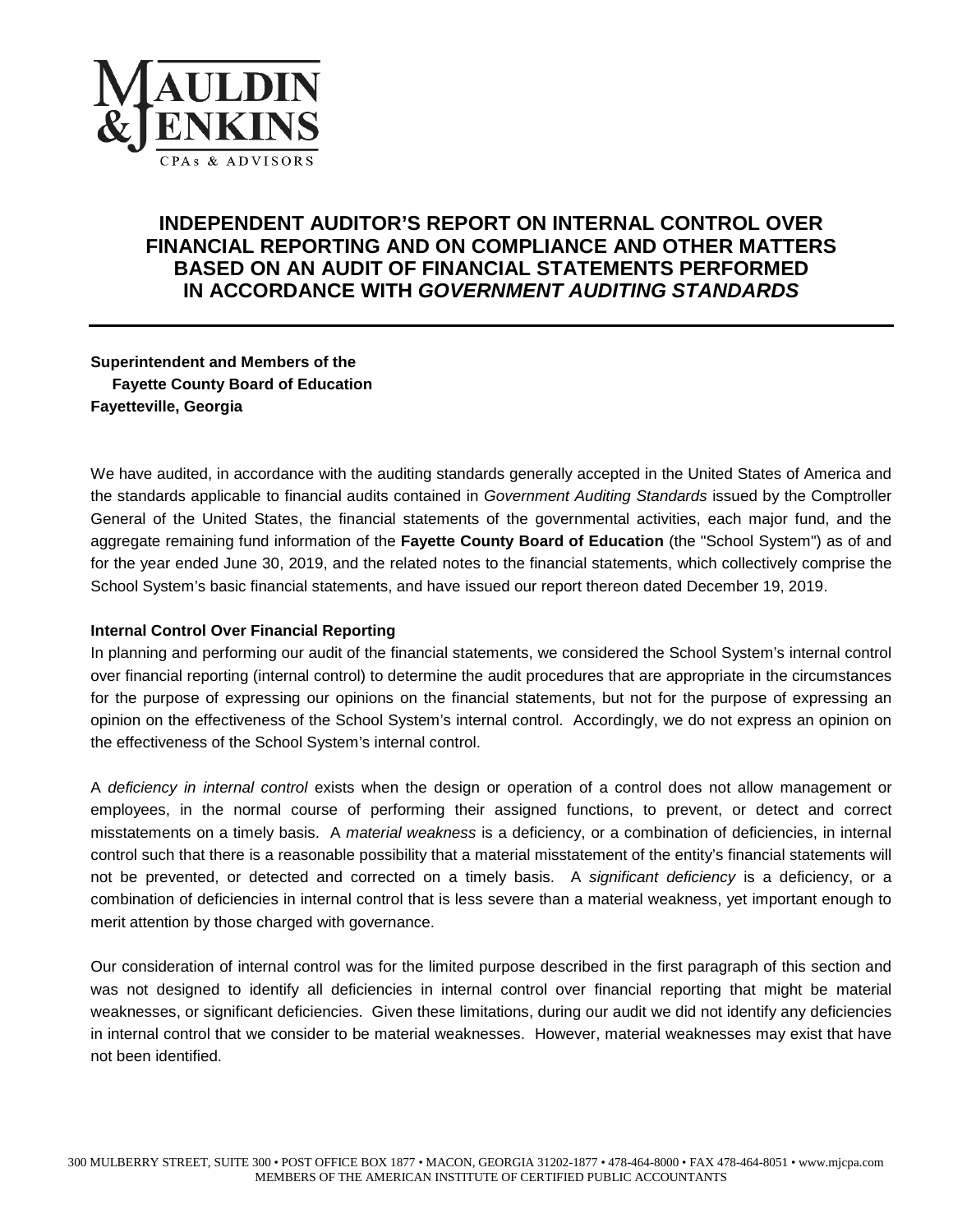#### **Compliance and Other Matters**

As part of obtaining reasonable assurance about whether the School System's financial statements are free from material misstatement, we performed tests of its compliance with certain provisions of laws, regulations, contracts and grant agreements, noncompliance with which could have a direct and material effect on the determination of financial statement amounts. However, providing an opinion on compliance with those provisions was not an objective of our audit and, accordingly, we do not express such an opinion. The results of our tests disclosed no instances of noncompliance or other matters that are required to be reported under *Government Auditing Standards.*

#### **Purpose of this Report**

The purpose of this report is solely to describe the scope of our testing of internal control and compliance and the results of that testing, and not to provide an opinion on the effectiveness of the entity's internal control or on compliance. This report is an integral part of an audit performed in accordance with *Governmental Auditing Standards* in considering the entity's internal control and compliance. Accordingly, this communication is not suitable for any other purpose.

Mauldin & Genhins, LLC

Macon, Georgia December 19, 2019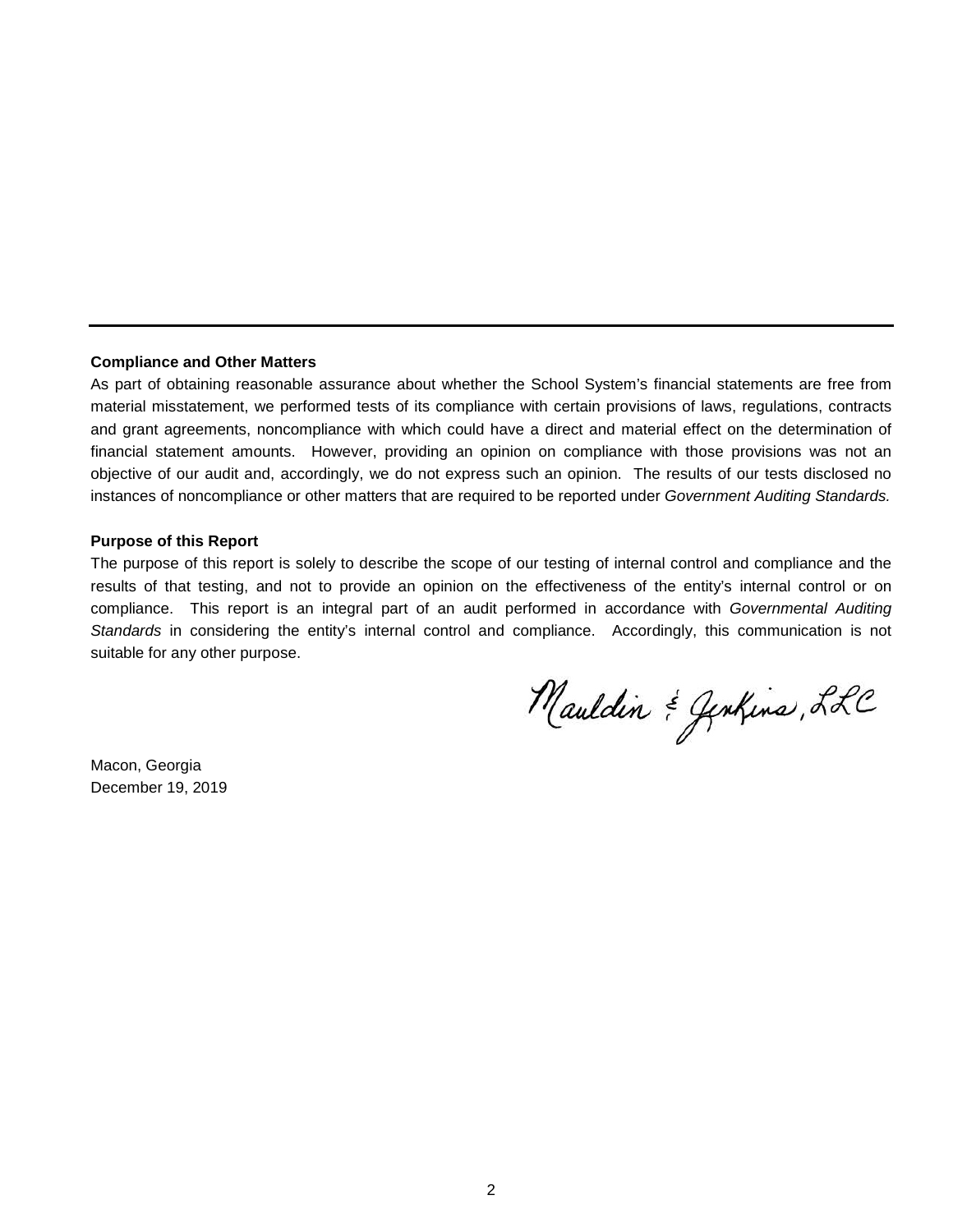

## **INDEPENDENT AUDITOR'S REPORT ON COMPLIANCE FOR EACH MAJOR PROGRAM; REPORT ON INTERNAL CONTROL OVER COMPLIANCE; AND REPORT ON THE SCHEDULE OF EXPENDITURES OF FEDERAL AWARDS REQUIRED BY THE UNIFORM GUIDANCE**

**Superintendent and Members of the Fayette County Board of Education Fayetteville, Georgia**

#### **Report on Compliance for Each Major Federal Program**

We have audited the **Fayette County Board of Education's** (the "School System") compliance with the types of compliance requirements described in the *OMB Compliance Supplement* that could have a direct and material effect on each of the School System's major federal programs for the year ended June 30, 2019. The School System's major federal programs are identified in the summary of auditor's results section of the accompanying schedule of findings and questioned costs.

#### *Management's Responsibility*

Management is responsible for compliance with the requirements of laws, regulations, contracts, and grants applicable to its federal programs.

#### *Auditor's Responsibility*

Our responsibility is to express an opinion on compliance for each of the School System's major federal programs based on our audit of the types of compliance requirements referred to above. We conducted our audit of compliance in accordance with auditing standards generally accepted in the United States of America; the standards applicable to financial audits contained in *Government Auditing Standards,* issued by the Comptroller General of the United States; and the audit requirements of Title 2 U.S. *Code of Federal Regulations Part 200, Uniform Administrative Requirements, Cost Principles, and Audit Requirements for Federal Awards* ("Uniform Guidance"). Those standards and the Uniform Guidance require that we plan and perform the audit to obtain reasonable assurance about whether noncompliance with the types of compliance requirements referred to above that could have a direct and material effect on a major federal program occurred. An audit includes examining, on a test basis, evidence about the School System's compliance with those requirements and performing such other procedures as we considered necessary in the circumstances.

We believe that our audit provides a reasonable basis for our opinion on compliance for each major federal program. However, our audit does not provide a legal determination of the School System's compliance.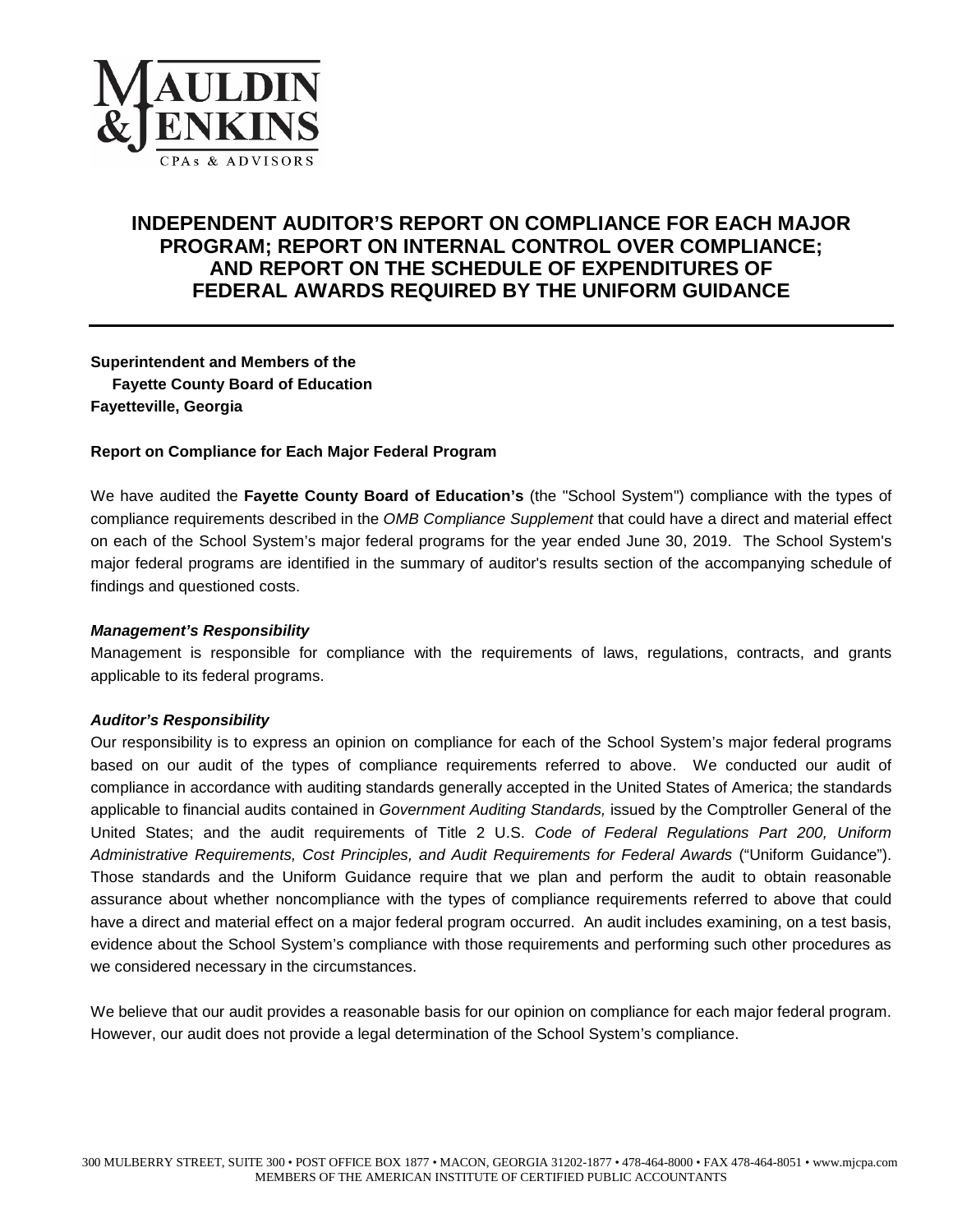#### *Opinion on Each Major Federal Program*

In our opinion, the School System complied, in all material respects, with the types of compliance requirements referred to above that could have a direct and material effect on each of its major federal programs for the year ended June 30, 2019.

#### **Report on Internal Control Over Compliance**

Management of the School System is responsible for establishing and maintaining effective internal control over compliance with the types of compliance requirements referred to above. In planning and performing our audit of compliance, we considered the School System's internal control over compliance with the types of requirements that could have a direct and material effect on each major federal program to determine the auditing procedures that are appropriate in the circumstances for the purpose of expressing our opinion on compliance for each major federal program, and to test and report on internal control over compliance in accordance with the Uniform Guidance, but not for the purpose of expressing an opinion on the effectiveness of internal control over compliance. Accordingly, we do not express an opinion on the effectiveness of the School System's internal control over compliance.

A *deficiency in internal control over compliance* exists when the design or operation of a control over compliance does not allow management or employees, in the normal course of performing their assigned functions, to prevent, or detect and correct, noncompliance with a type of compliance requirement of a federal program on a timely basis. A *material weakness in internal control over compliance* is a deficiency, or a combination of deficiencies, in internal control over compliance, such that there is a reasonable possibility that material noncompliance with a type of compliance requirement of a federal program will not be prevented, or detected and corrected, on a timely basis. A significant deficiency in internal control over compliance is a deficiency, or a combination of deficiencies, in internal control over compliance that is less severe than a material weakness, yet important enough to merit attention by those charged with governance.

Our consideration of internal control over compliance was for the limited purpose described in the first paragraph of this section and was not designed to identify all deficiencies in internal control over compliance that might be material weaknesses or significant deficiencies. We did not identify any deficiencies in internal control over compliance that we consider to be material weaknesses. However, material weaknesses may exist that have not been identified.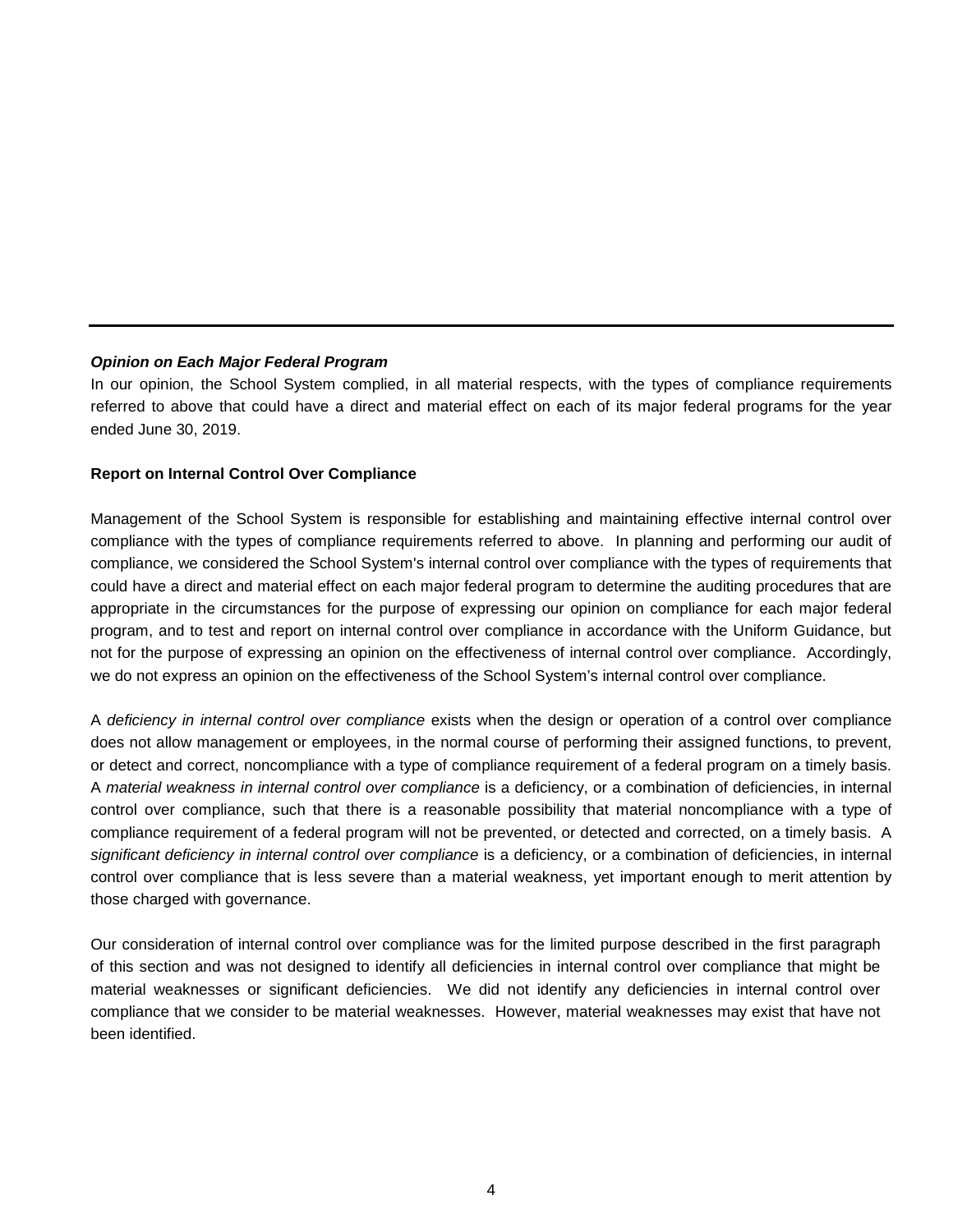The purpose of this report on internal control of compliance is solely to describe the scope of our testing of internal control over compliance and the results of testing based on the requirements of the Uniform Guidance. Accordingly, this report is not suitable for any other purpose.

#### **Report on Schedule of Expenditures of Federal Awards Required by the Uniform Guidance**

We have audited the financial statements of the governmental activities, each major fund, and the aggregate remaining fund information of the School System as of and for the year ended June 30, 2019, and the related notes to the financial statements, which collectively comprise the School System's basic financial statements. We issued our report thereon dated December 19, 2019, which contained unmodified opinions on those financial statements. Our audit was conducted for the purpose of forming opinions on the financial statements that collectively comprise the basic financial statements as a whole. The accompanying Schedule of Expenditures of Federal Awards is presented for purposes of additional analysis as required by the Uniform Guidance, and is not a required part of the basic financial statements. Such information is the responsibility of management and was derived from and relates directly to the underlying accounting and other records used to prepare the basic financial statements. The information has been subjected to the auditing procedures applied in the audit of the financial statements and certain additional procedures, including comparing and reconciling such information directly to the underlying accounting and other records used to prepare the basic financial statements or to the basic financial statements themselves, and other additional procedures in accordance with auditing standards generally accepted in the United States of America. In our opinion, the schedule of expenditures of federal awards is fairly stated in all material respects in relation to the basic financial statements as a whole.

Mauldin & Genhins, LLC

Macon, Georgia December 19, 2019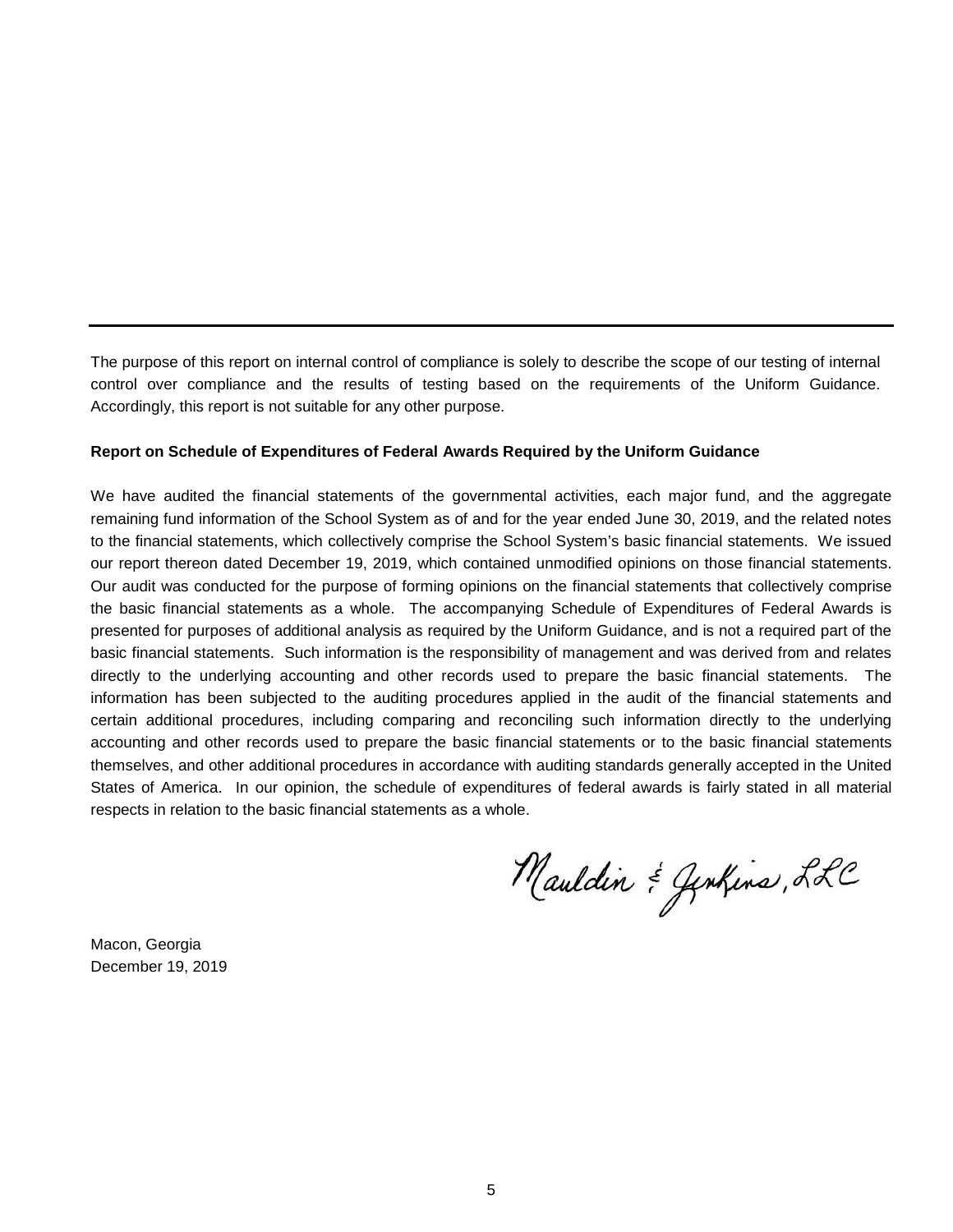## **FOR THE FISCAL YEAR ENDED JUNE 30, 2019 SCHEDULE OF EXPENDITURES OF FEDERAL AWARDS**

| <b>Federal Grantor/Pass-Through</b><br><b>Grantor/Program Title</b>  | Federal<br><b>CFDA</b><br><b>Number</b> | Pass-through<br><b>ID Number</b> | <b>Total</b><br><b>Expenditures</b> |  |
|----------------------------------------------------------------------|-----------------------------------------|----------------------------------|-------------------------------------|--|
| <b>U.S. DEPARTMENT OF AGRICULTURE:</b>                               |                                         |                                  |                                     |  |
| Passed through Georgia Department of Education:                      |                                         |                                  |                                     |  |
| <b>Child Nutrition Cluster:</b>                                      |                                         |                                  |                                     |  |
| School Breakfast Program                                             | 10.553                                  | 18185GA324N1099                  | \$<br>388,149                       |  |
| National School Lunch Program                                        | 10.555                                  | 18185GA324N1100                  | 3,007,299                           |  |
| <b>Total Child Nutrition Cluster</b>                                 |                                         |                                  | 3,395,448                           |  |
| School Lunch Equipment                                               | 10.579                                  | 175GA350N8103                    | 31,824                              |  |
|                                                                      |                                         |                                  |                                     |  |
| Total U.S. Department of Agriculture                                 |                                         |                                  | 3,427,272                           |  |
| <b>U.S. DEPARTMENT OF DEFENSE:</b>                                   |                                         |                                  |                                     |  |
| Junior R.O.T.C.                                                      | Unknown                                 | N/A                              | 133,004                             |  |
| Total U.S. Department of Defense                                     |                                         |                                  | 133,004                             |  |
| <b>U.S. DEPARTMENT OF EDUCATION:</b>                                 |                                         |                                  |                                     |  |
| Passed through Georgia Department of Education:                      |                                         |                                  |                                     |  |
| Title I, Part A                                                      | 84.010                                  | S010A170010                      | 360,810                             |  |
| Title I, Part A                                                      | 84.010                                  | S010A180010                      | 1,344,044                           |  |
| Total Title I, Part A                                                |                                         |                                  | 1,704,854                           |  |
| Title II, Part A-Supporting Effective Instruction State Grants       | 84.367                                  | S367A170001                      | 108,605                             |  |
| Title II, Part A-Supporting Effective Instruction State Grants       | 84.367                                  | S367A180001                      | 180,387                             |  |
| Total Title II, Part A-Supporting Effective Instruction State Grants |                                         |                                  | 288,992                             |  |
| Title III - Limited English Proficient                               | 84.365                                  | S365A170010                      | 17,113                              |  |
| Title III - Limited English Proficient                               | 84.365                                  | S365A180010                      | 84,685                              |  |
| Total Title III - Limited English Proficient                         |                                         |                                  | 101,798                             |  |
| Vocational Education - Basic Grants to States                        |                                         |                                  |                                     |  |
| to States                                                            | 84.048                                  | V048A170010                      | 5,509                               |  |
| Vocational Education - Basic Grants to States                        |                                         |                                  |                                     |  |
| to States                                                            | 84.048                                  | V048A180010                      | 114,030                             |  |
|                                                                      |                                         |                                  | 119,539                             |  |
| Title IV, Part A-Student Support and Academic Enrichment             | 84.424                                  | S424A170011                      | 37,499                              |  |
| Title IV, Part A-Student Support and Academic Enrichment             | 84.424                                  | S424A180011                      | 48,740                              |  |
| Total Title II, Part A-Supporting Effective Instruction State Grants |                                         |                                  | 86,239                              |  |
| <b>Special Education Cluster</b>                                     |                                         |                                  |                                     |  |
| Title VI-B Flowthrough                                               | 84.027                                  | H027A180073                      | 2,928,717                           |  |
| Title VI-B Flowthrough                                               | 84.027                                  | H027A170073                      | 608,807                             |  |
| High Cost Fund Pool                                                  | 84.027                                  | H027A180073                      | 67,188                              |  |
| Title VI-B Preschool Incentive                                       | 84.173                                  | H173A170081                      | 984                                 |  |
| Title VI-B Preschool Incentive                                       | 84.173                                  | H173A180081                      | 70,190                              |  |
| <b>Total Special Education Cluster</b>                               |                                         |                                  | 3,675,886                           |  |
| Total U.S. Department of Education                                   |                                         |                                  | 5,977,308                           |  |
| <b>Total Expenditures of Federal Awards</b>                          |                                         |                                  | \$<br>9,537,584                     |  |
|                                                                      |                                         |                                  |                                     |  |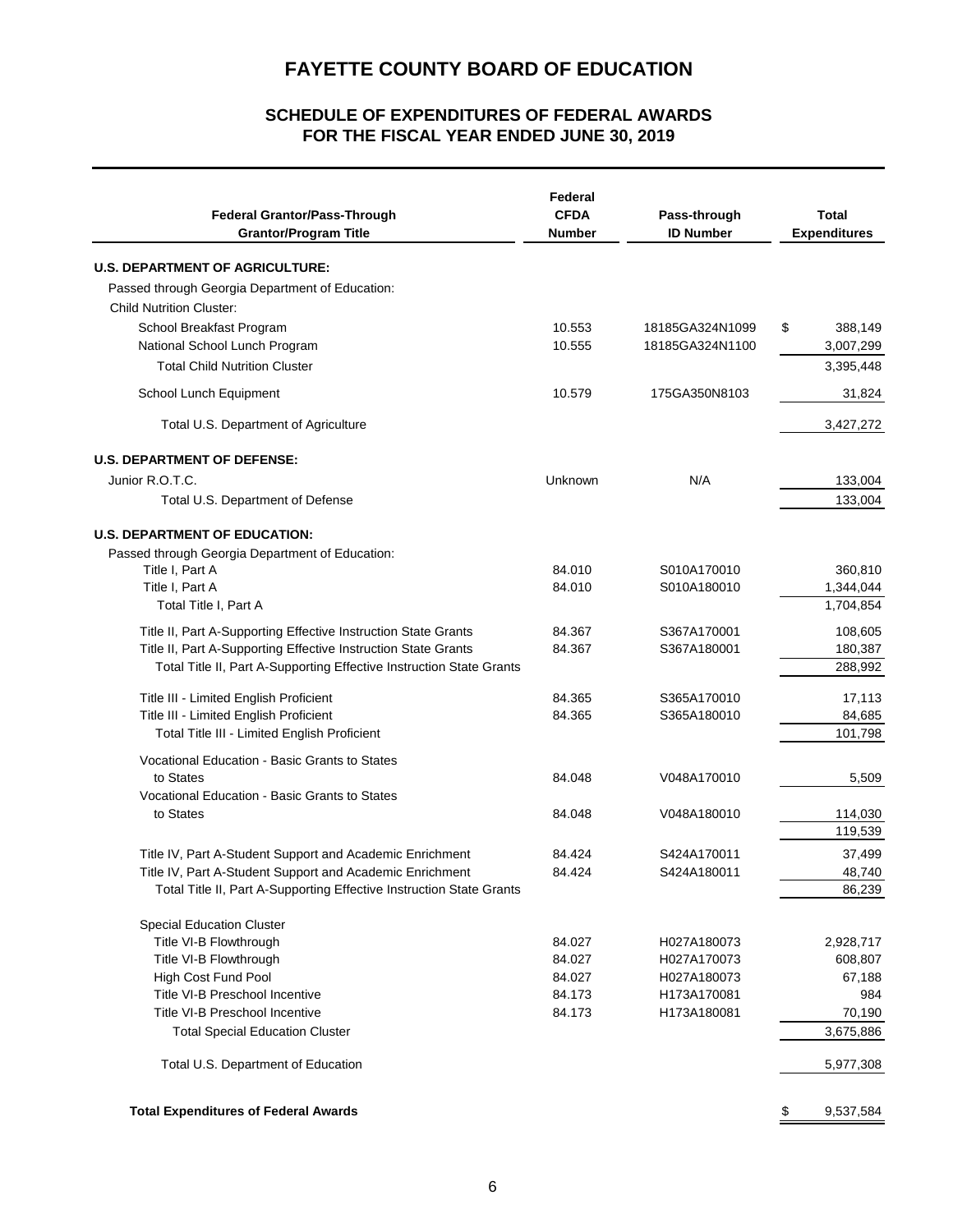## **NOTE TO SCHEDULE OF EXPENDITURES OF FEDERAL AWARDS FOR THE YEAR ENDED JUNE 30, 2019**

### **NOTE 1. BASIS OF PRESENTATION**

The Schedule of Expenditures of Federal Awards includes the federal grant activity of the Fayette County Board of Education ("the School System") and is presented on the accrual basis of accounting.

The information in this schedule is presented in accordance with the requirements of Title 2 U.S. *Code of Federal Regulations* ("CFR") Part 200 *Uniform Administrative Requirements, Cost Principles, and Audit Requirements for Federal Awards* ("Uniform Guidance")*.* Therefore, some amounts presented in this schedule may differ from amounts presented in or used in the preparation of the financial statements.

### **NOTE 2. DE MINIMIS COST RATE**

The School System elected not to use the ten percent de minimis cost rate for the year ended June 30, 2019.

### **NOTE 3. NON-CASH AWARDS**

The School System received non-cash awards under the National School Lunch Program, CFDA 10.555, in the amount of \$508,969 for the year ended June 30, 2019.

### **NOTE 4. SUBRECIPIENTS**

The School System did not pass through any funds to subrecipients during the year ended June 30, 2019.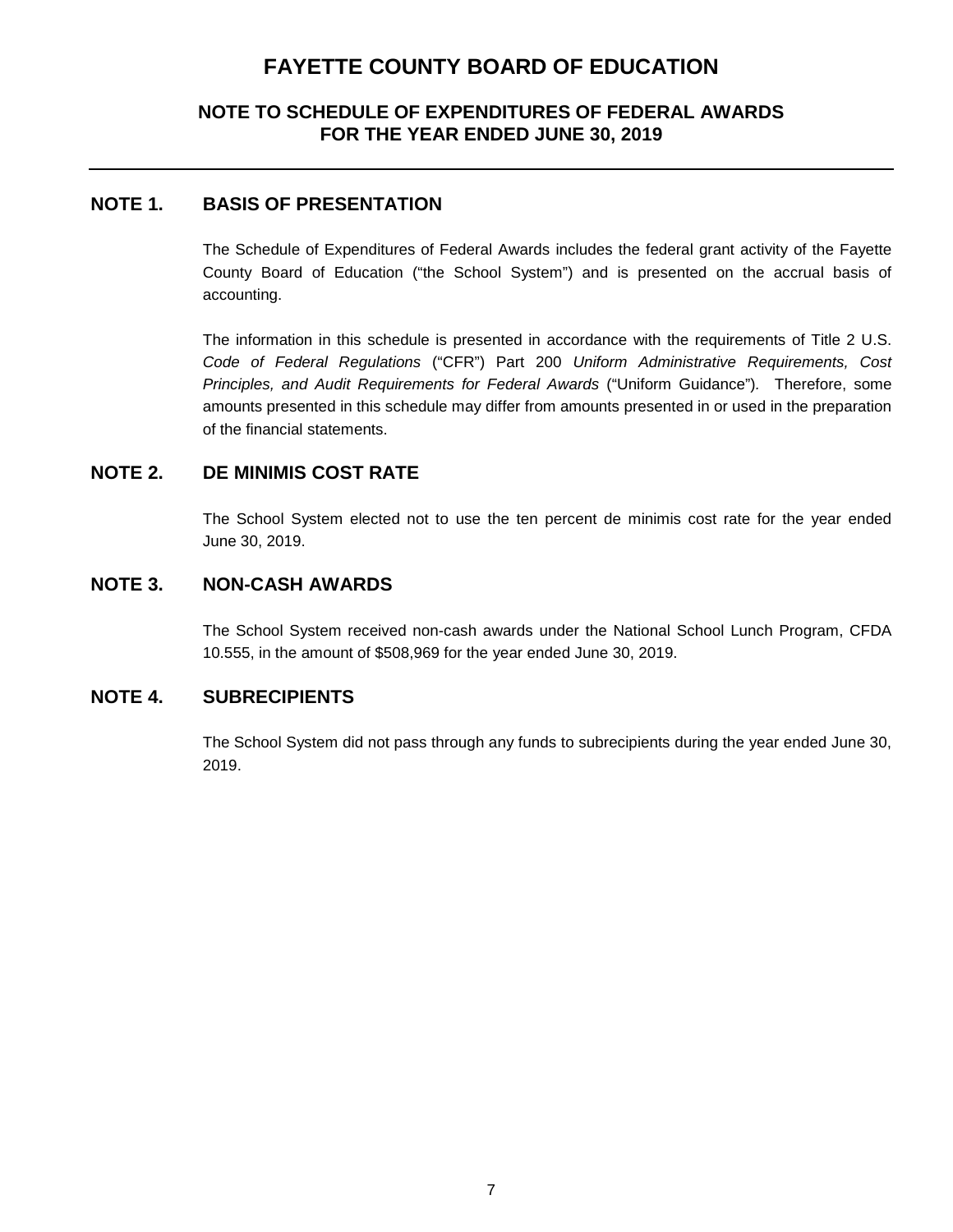## **SCHEDULE OF FINDINGS AND QUESTIONED COSTS FOR THE YEAR ENDED JUNE 30, 2019**

### **A. SUMMARY OF AUDIT RESULTS**

| <b>Financial Statements</b><br>Type of auditor's report issued                                        | Unmodified                                                          |
|-------------------------------------------------------------------------------------------------------|---------------------------------------------------------------------|
| Internal control over financial reporting:<br>Material weaknesses identified?                         | Yes X No                                                            |
| Significant deficiencies identified not considered<br>to be material weaknesses?                      | Ves X None Reported                                                 |
| Noncompliance material to financial statements noted?                                                 |                                                                     |
| <b>Federal Awards</b><br>Internal control over major programs:<br>Material weaknesses identified?     | Yes X No                                                            |
| Significant deficiencies identified not considered<br>to be material weaknesses?                      | Yes X None Reported                                                 |
| Type of auditor's report issued on compliance for<br>major programs                                   | Unmodified                                                          |
| Any audit findings disclosed that are required to<br>be reported in accordance with Uniform Guidance? | _____ Yes ___X__ No                                                 |
| Identification of major programs:                                                                     |                                                                     |
| <b>CFDA Number</b>                                                                                    | Name of Federal Program or Cluster<br>IIS Department of Agriculture |

U.S. Department of Agriculture *School Nutrition Cluster* 10.553 School Breakfast Program 10.555 National School Lunch Program

| Dollar threshold used to distinguish between |           |
|----------------------------------------------|-----------|
| Type A and Type B programs:                  | \$750,000 |

Auditee qualified as low-risk auditee?  $\overline{X}$  Yes  $\overline{X}$  No

|  |  | \$750,000 |  |
|--|--|-----------|--|
|  |  |           |  |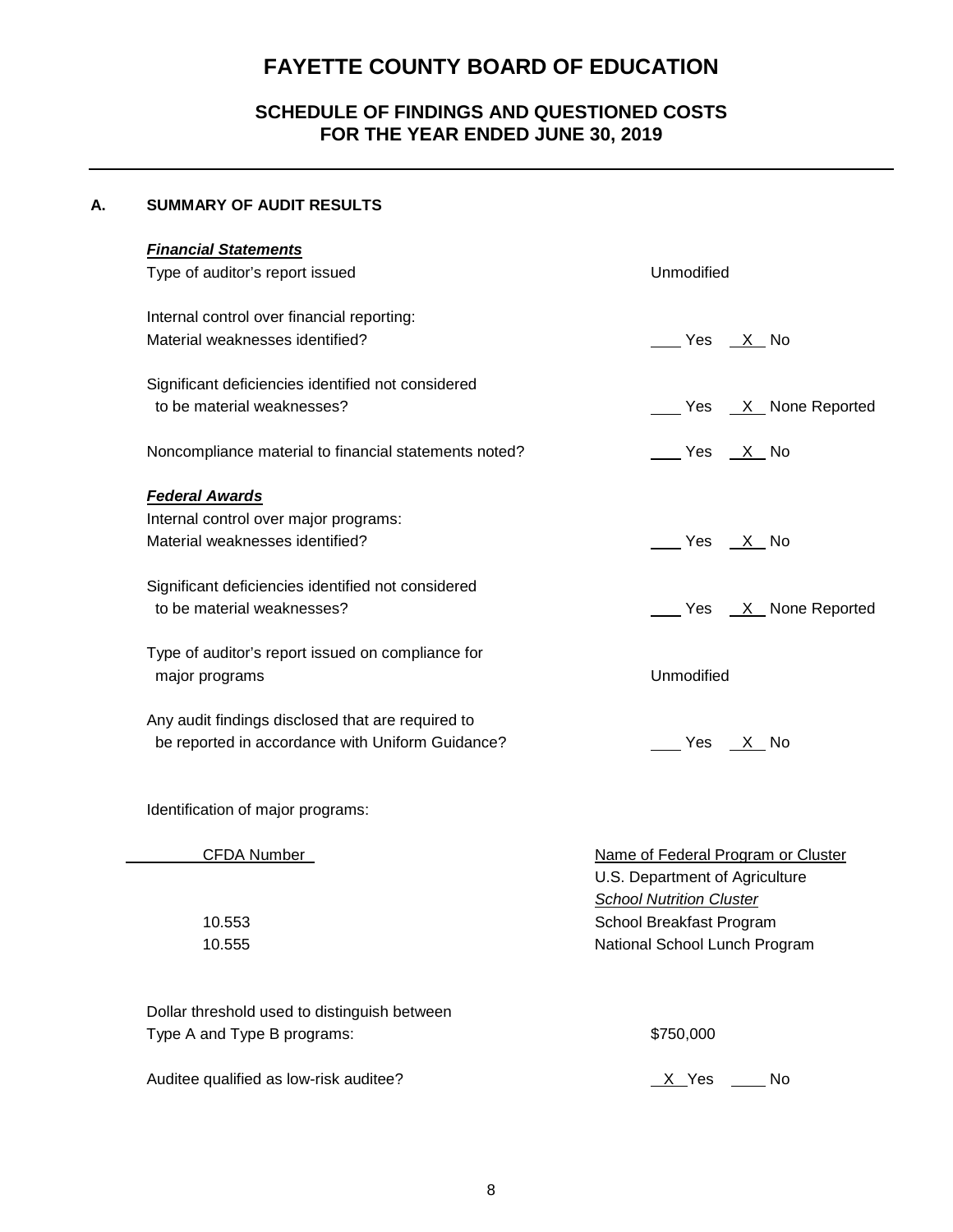## **SCHEDULE OF FINDINGS AND QUESTIONED COSTS FOR THE YEAR ENDED JUNE 30, 2019**

### **B. FINDINGS: FINANCIAL STATEMENT AUDIT**

None reported.

### **C. FINDINGS AND QUESTIONED COSTS: MAJOR FEDERAL AWARD PROGRAMS AUDIT**

None reported.